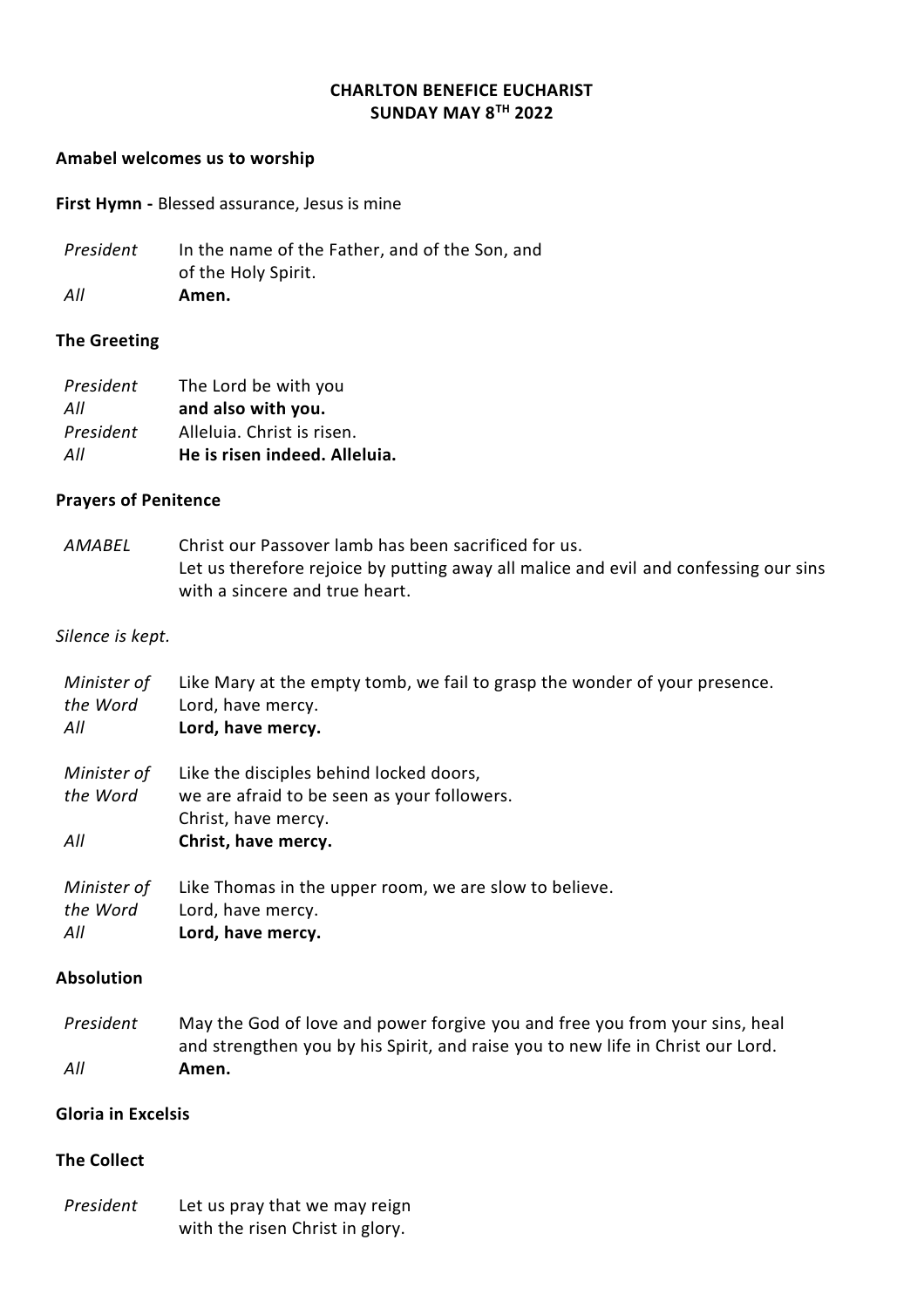The president leads the collect for the day**Amen***.*

## **Liturgy of the Word**

## **First Reading – read by Amabel**

## **A reading from the Acts of the Apostles**

Now in Joppa there was a disciple whose name was Tabitha, which in Greek is Dorcas. She was devoted to good works and acts of charity. At that time she became ill and died. When they had washed her, they laid her in a room upstairs. Since Lydda was near Joppa, the disciples, who heard that Peter was there, sent two men to him with the request, 'Please come to us without delay.' So Peter got up and went with them; and when he arrived, they took him to the room upstairs. All the widows stood beside him, weeping and showing tunics and other clothing that Dorcas had made while she was with them. Peter put all of them outside, and then he knelt down and prayed. He turned to the body and said, 'Tabitha, get up.' Then she opened her eyes, and seeing Peter, she sat up. He gave her his hand and helped her up. Then calling the saints and widows, he showed her to be alive. This became known throughout Joppa, and many believed in the Lord. Meanwhile he stayed in Joppa for some time with a certain Simon, a tanner.

*At the end of the reading …*

*Reader All* This is the word of the Lord. **Thanks be to God.**

## **New Testament Reading – read by William**

## **A reading from the Revelation to John**

After this I looked, and there was a great multitude that no one could count, from every nation, from all tribes and peoples and languages, standing before the throne and before the Lamb, robed in white, with palm branches in their hands. They cried out in a loud voice, saying,

'Salvation belongs to our God who is seated on the throne, and to the Lamb!'

And all the angels stood around the throne and around the elders and the four living creatures, and they fell on their faces before the throne and worshipped God, singing,

'Amen! Blessing and glory and wisdom

and thanksgiving and honour

and power and might

be to our God for ever and ever! Amen.'

Then one of the elders addressed me, saying, 'Who are these, robed in white, and where have they come from?' I said to him, 'Sir, you are the one that knows.' Then he said to me, 'These are they who have come out of the great ordeal; they have washed their robes and made them white in the blood of the Lamb. For this reason they are before the throne of God,

and worship him day and night within his temple,

and the one who is seated on the throne will shelter them.

They will hunger no more, and thirst no more;

the sun will not strike them,

nor any scorching heat;

for the Lamb at the centre of the throne will be their shepherd,

and he will guide them to springs of the water of life,

and God will wipe away every tear from their eyes.'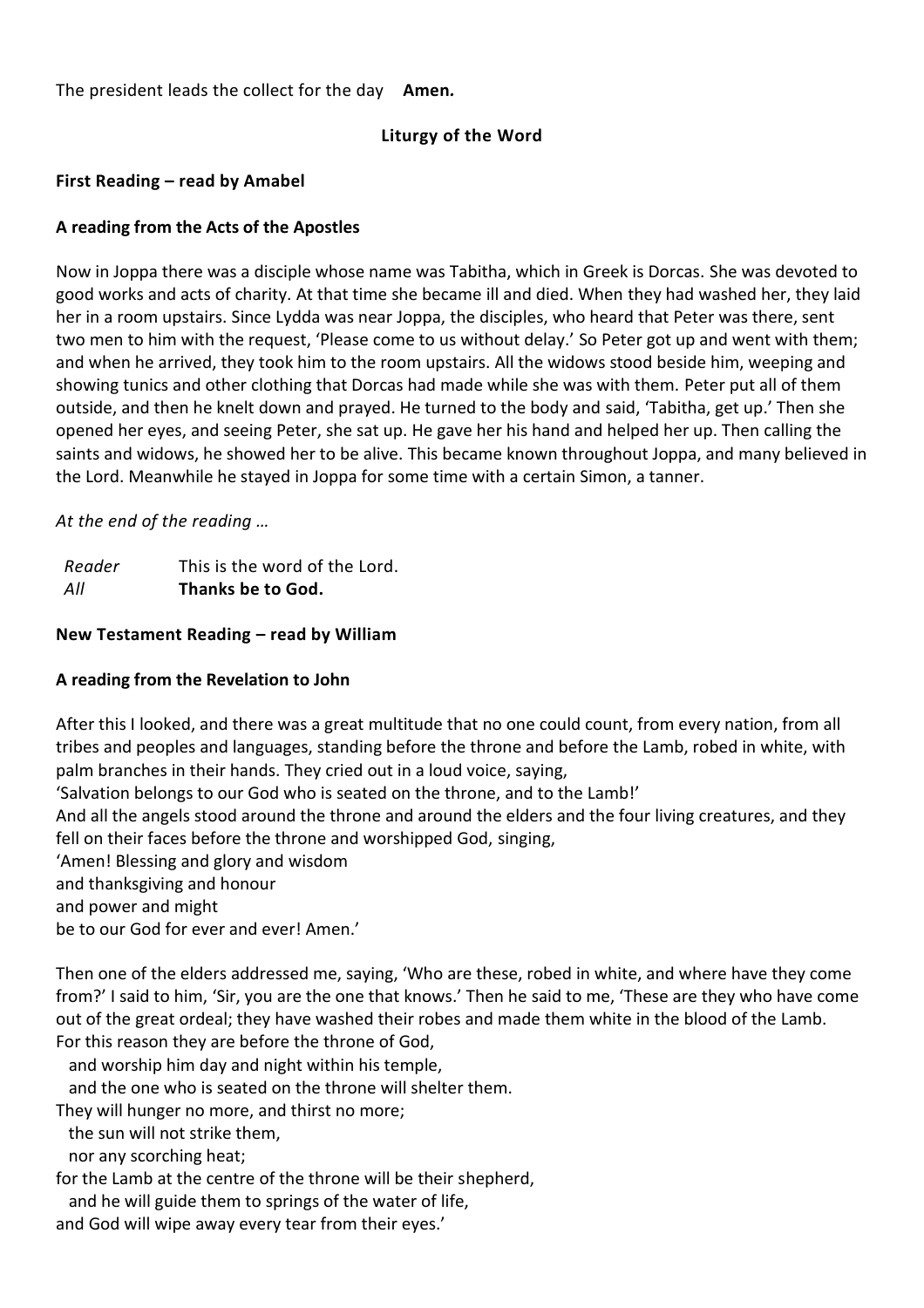*At the end of the reading …*

*Reader All* This is the word of the Lord. **Thanks be to God.**

**Gradual Hymn -** The King of love my shepherd is

## **Gospel Reading – read by Jean**

- *Reader* Alleluia, alleluia. I am the first and the last, says the Lord, and the living one; I was dead, and behold I am alive for evermore. *All* **Alleluia.**
- *Reader* Hear the Gospel of our Lord Jesus Christ according to John **Glory to you, O Lord.**

At that time the festival of the Dedication took place in Jerusalem. It was winter, and Jesus was walking in the temple, in the portico of Solomon. So the Jews gathered around him and said to him, 'How long will you keep us in suspense? If you are the Messiah, tell us plainly.' Jesus answered, 'I have told you, and you do not believe. The works that I do in my Father's name testify to me; but you do not believe, because you do not belong to my sheep. My sheep hear my voice. I know them, and they follow me. I give them eternal life, and they will never perish. No one will snatch them out of my hand. What my Father has given me is greater than all else, and no one can snatch it out of the Father's hand. The Father and I are one.

*At the end of the Gospel ..*

*Reader* This is the Gospel of the Lord. *All* **Praise to you, O Christ.**

#### **SERMON – Revd Bennett**

*After the sermon, there is a short silence.*

## **Affirmation of Faith**

- *President* Let us declare our faith in the resurrection of our Lord Jesus Christ.
- *All* **Christ died for our sins in accordance with the Scriptures; He was buried; he was raised to life on the third day in accordance With the Scriptures; afterwards he appeared to his followers, and to all the apostles: this we have received, and this we believe. Amen**

#### **Intercessions – led by Yvonne**

*President* In joy and hope let us pray to the Father.

*Please sit. Prayers are offered*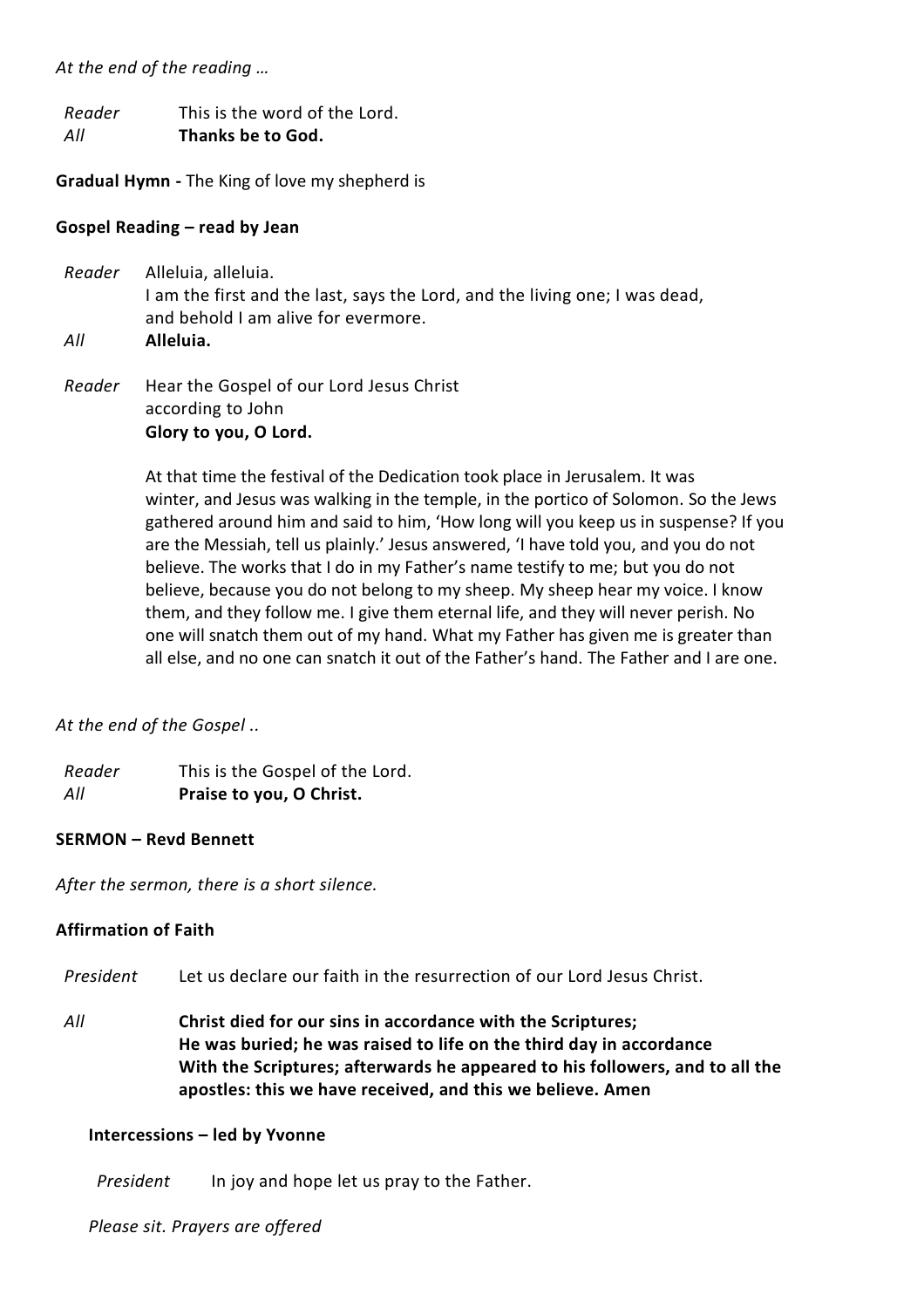*Intercessor* Lord, in your mercy **hear our prayer.** *(or)* Lord, hear us. **Lord, graciously hear us.**

*After the final prayer …*

*Intercessor* God of mercy, **hear our prayer and make us one in heart and mind to serve you with joy forever. Amen.**

#### **Liturgy of the Eucharist**

#### **The Peace**

*President* The risen Christ came and stood among his disciples and said, 'Peace be with you.' Then were they glad when they saw the Lord. Alleluia.

The peace of the risen Christ be always with you *All* **and also with you. Alleluia.**

*President* Let us offer one another a sign of peace.

*All may exchange a sign of peace, greeting one another with these words*  **Christ is risen.**

**Offertory Hymn**: Come, ye faithful, raise the anthem

#### **Preparation of the Table**

*The gifts of the people are gathered and presented.*

*President* Be present, be present, Lord Jesus Christ, our risen high priest; and make yourself known in the breaking of bread. *All* **Amen.**

#### **The Eucharistic Prayer**

| President | The Lord is here.                       |
|-----------|-----------------------------------------|
| All       | His Spirit is with us.                  |
| President | Lift up your hearts.                    |
| All       | We lift them to the Lord.               |
| President | Let us give thanks to the Lord our God. |
| All       | It is right to give thanks and praise.  |
|           |                                         |

*President* It is indeed right, it is our duty and our joy,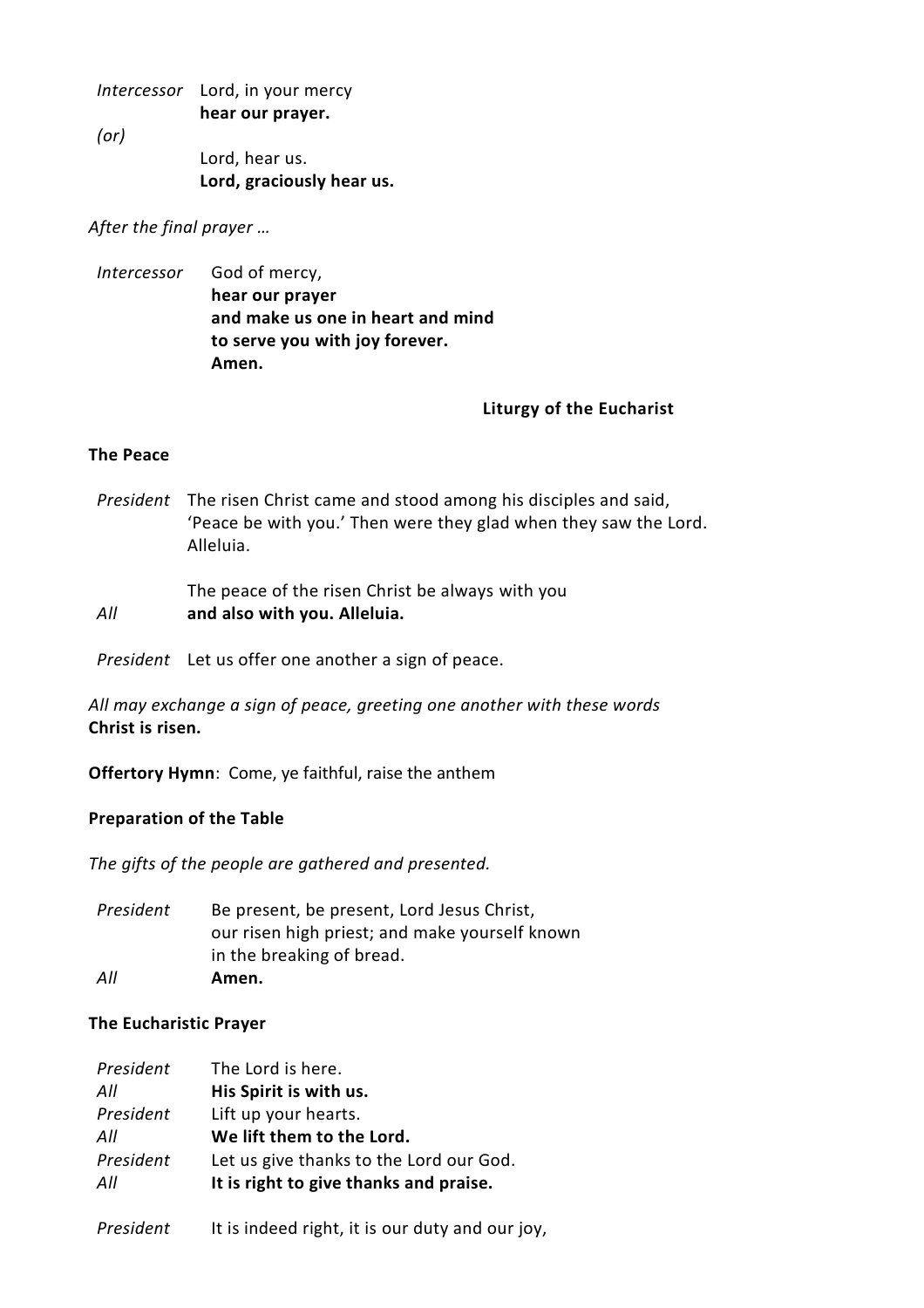at all times and in all places to give you thanks and praise, holy Father, heavenly King, almighty and eternal God, through Jesus Christ your Son our Lord. For he is your living Word; through him you have created all things from the beginning, and formed us in your own image. *All* **To you be glory and praise for ever.** *President* Through him you have freed us from the slavery of sin, giving him to be born of a woman and to die upon the cross; you raised him from the dead and exalted him to your right hand on high. *All* **To you be glory and praise for ever.** *President* Through him you have sent upon us your holy and life-giving Spirit, and made us a people for your own possession. *All* **To you be glory and praise for ever.** *President* And now we give you thanks because in his victory over the grave a new age has dawned, the long reign of sin is ended, a broken world is being renewed and humanity is once again made whole. Therefore with angels and archangels, and with all the company of heaven, we proclaim your great and glorious name, for ever praising you and *saying*: *All* **Holy, holy, holy Lord, God of power and might, heaven and earth are full of your glory. Hosanna in the highest. Blessed is he who comes in the name of the Lord. Hosanna in the highest.** *President* Accept our praises, heavenly Father, through your Son our Saviour Jesus Christ, and as we follow his example and obey his command, grant that by the power of your Holy Spirit these gifts of bread and wine may be to us his body and his blood; who, in the same night that he was betrayed, took bread and gave you thanks; he broke it and gave it to his disciples, saying: Take, eat; this is my body which is given for you; do this in remembrance of me. *All* **To you be glory and praise for ever.** *President* In the same way, after supper he took the cup and gave you thanks; he gave it to them, saying: Drink this, all of you; this is my blood of the new covenant,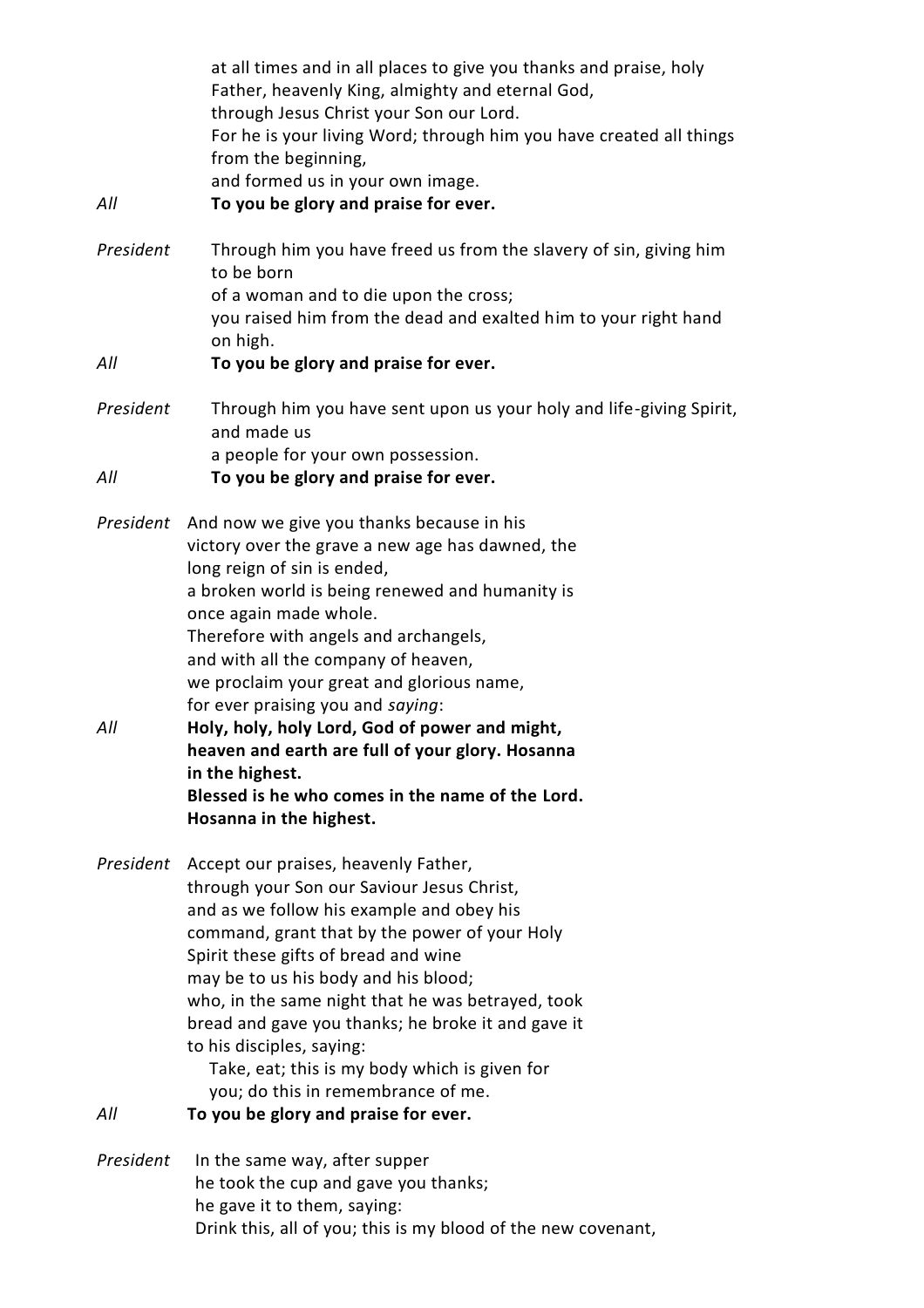which is shed for you and for many for the forgiveness of sins. Do this, as often as you drink it, in remembrance of me. *All* **To you be glory and praise for ever.** *President* Therefore, heavenly Father, we remember his offering of himself made once for all upon the cross; we proclaim his mighty Resurrection and glorious Ascension; we look for the coming of your kingdom, and with this bread and this cup we make the memorial of Christ your Son our Lord. Christ is the bread of life: *All* **When we eat this bread and drink this cup,**

- **we proclaim your death, Lord Jesus, until you come in glory.**
- *President* Accept through him, our great high priest, this our sacrifice of thanks and praise, and as we eat and drink these holy gifts in the presence of your divine majesty, renew us by your Spirit, inspire us with your love, and unite us in the body of your Son, Jesus Christ our Lord.

## *All* **To you be glory and praise for ever.**

- *President* Through him, and with him, and in him, in the unity of the Holy Spirit, with all who stand before you in earth and heaven, we worship you, Father almighty, in songs of everlasting praise:
- *All* **Blessing and honour and glory and power be yours for ever and ever. Amen.**

## **The Lord's Prayer**

- *President* Rejoicing in God's new creation, as our Saviour taught us, so we pray *All* **Our Father in heaven,**
	- **hallowed be your name, your kingdom come, your will be done, on earth as in heaven. Give us today our daily bread. Forgive us our sins as we forgive those who sin against us. Lead us not into temptation but deliver us from evil. For the kingdom, the power, and the glory are yours now and for ever. Amen.**

## **Breaking of the Bread**

*The president breaks the consecrated bread.*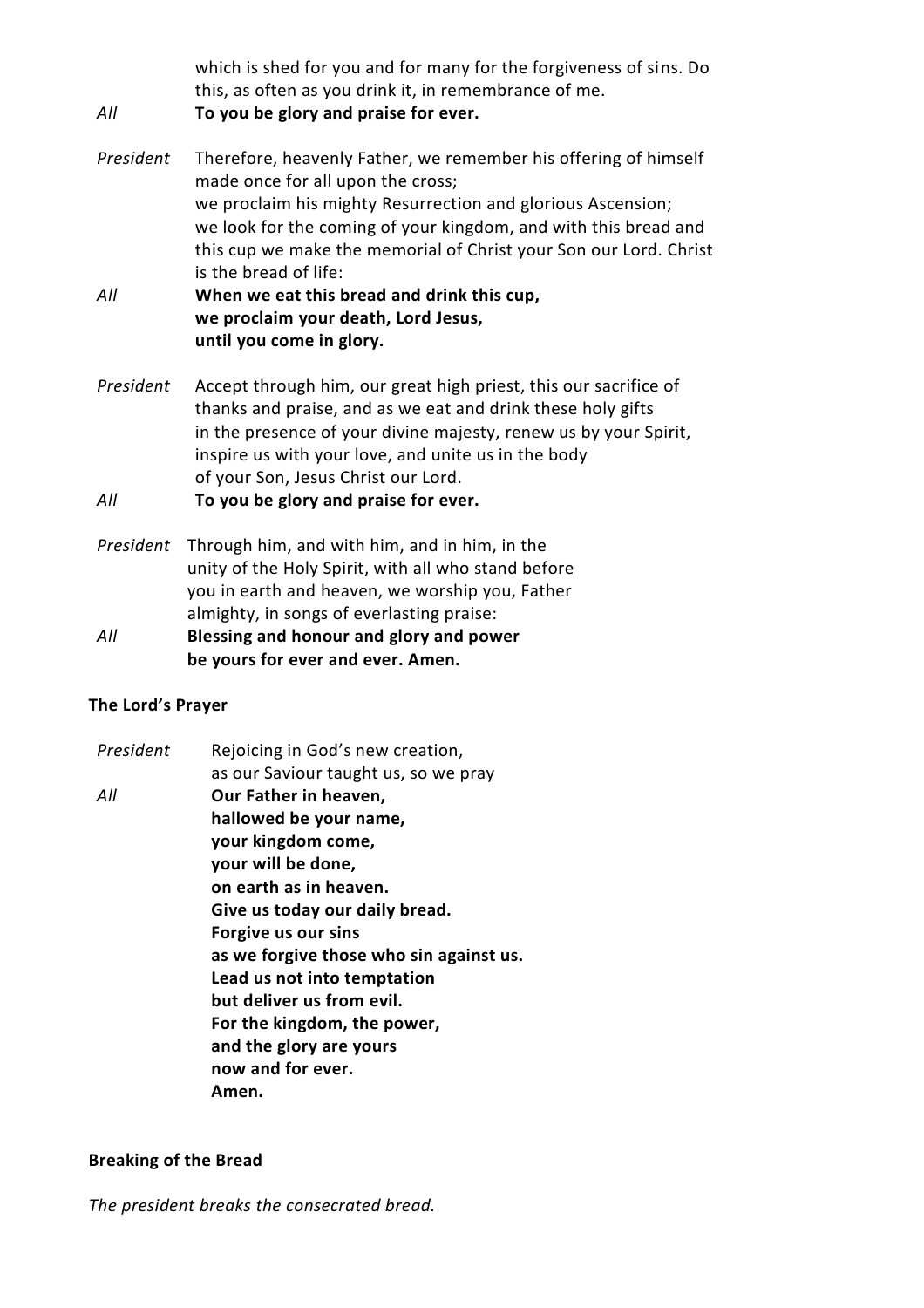| President | Jesus says, I am the bread of life,            |
|-----------|------------------------------------------------|
|           | whoever eats of this bread will live for ever. |
| All       | Lord, our hearts hunger for you;               |
|           | give us this bread always.                     |

## **Agnus Dei**

| Lamb of God, you take away the sin |
|------------------------------------|
| of the world, have mercy on us.    |
| Lamb of God, you take away the sin |
| of the world, have mercy on us.    |
| Lamb of God, you take away the sin |
| of the world, grant us peace.      |

*(or)*

**Jesus, Lamb of God, have mercy on us. Jesus, bearer of our sins, have mercy on us. Jesus, redeemer of the world, grant us peace.**

## **Invitation to Communion**

| President | Alleluia. Christ our Passover              |
|-----------|--------------------------------------------|
|           | is sacrificed for us.                      |
| All       | Therefore let us keep the feast. Alleluia. |

**Communion Hymn**: As we are gathered

## **Prayer after Communion**

#### *Silence is kept.*

**The president prays the post communion prayer and all reply Amen.**

#### **Notices – given by Bennett**

#### **Final Prayer**

| <b>AMABEL</b> | We say together                                                               |
|---------------|-------------------------------------------------------------------------------|
| All           | Father of all, we give you thanks and praise,                                 |
|               | that when we were still far off                                               |
|               | you met us in your Son and brought us home.                                   |
|               | Dying and living, he declared your love, gave                                 |
|               | us grace, and opened the gate of glory.                                       |
|               | May we who share Christ's body live his risen                                 |
|               | life; we who drink his cup bring life to others;<br>we whom the Spirit lights |
|               | give light to the world. Keep us firm in the                                  |
|               | hope you have set before us, so we and all                                    |
|               | your children shall be free, and                                              |
|               | the whole earth live to praise your name;                                     |